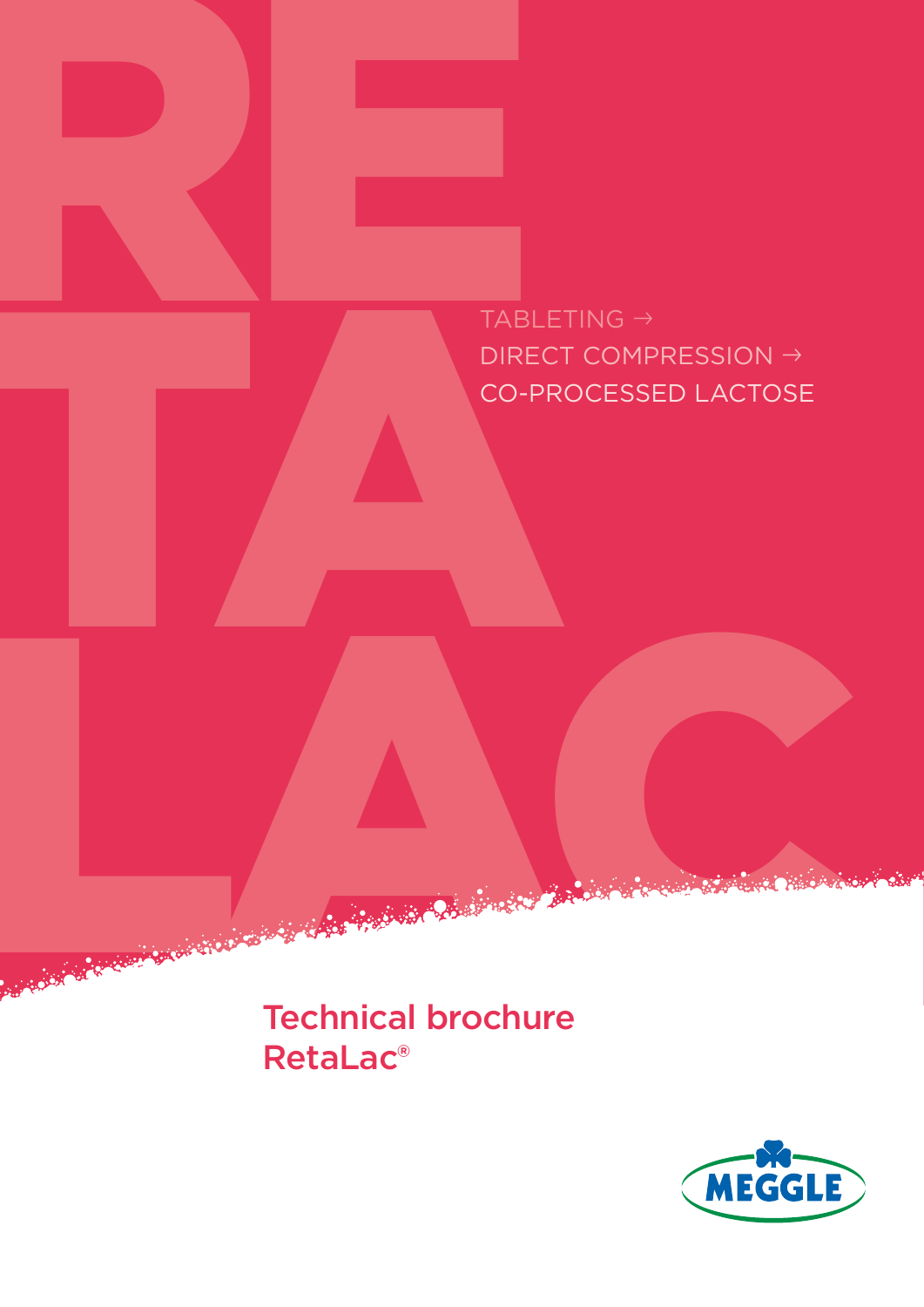# MEGGLE's co-processed hypromellose lactose excipient (4000 mPa∙s) for direct compression: Retal ac®

**Carried Branch** 

### General information

Modified release applications continue to be a development strategy for the global pharmaceutical industry. Products nearing patent expiration are candidates for product life-cycle management using this approach; however, other benefits such as improved efficacy through more structured active pharmaceutical ingredient (API) release profiles, cost effective product manufacture, and improved patient compliance exist. With various options available for API modified release delivery, hypromellose (hydroxypropyl methylcellulose or HPMC) has historically been the excipient of choice to form hydrophilic matrices [1]. The basic structure of the commonly known methyl and hydroxypropyl mixed ether of cellulose is illustrated in figure 1.

In the hypromellose chemical structure diagram (shown below), the substituent "R" may represent a hydrogen atom, or the methoxy or hydroxypropyl functional groups, which when substituted onto the cellulose backbone, form the hypromellose structure. The degree of substitution as well as the molecular weight affect the physiochemical properties. To define the level of methoxy or hydroxypropyl degree of substitution, the major global pharmacopoeias (Ph. Eur., USP-NF, and JP) differ with four defined hypromellose species (1828, 2208, 2906, 2910), classified according to their relative degree of substitution: the

first two digits indicate the percentage of methoxy groups, while the subsequent two digits represent the percentage of hydroxypropyl groups. Exacting limits for the degree of substitution have been established. In addition, there is a method to determine average chain length by evaluation of apparent viscosity. Hypromellose grade 2208, with a nominal viscosity of roughly 4000 mPa·s (2 % solution, 20 °C), may be regarded as a very frequently used grade in modified release formulation development and manufacture.

Although hypromellose offers broad flexibility in tailoring API release due to differing substitution levels and molecular weights, processability is generally limited to traditional labour, time, and energy intensive wet granulation manufacturing methods.



*Figure 1: Basic chemical structure of hypromellose. The substituent R represents either a hydrogen atom, a methyl, or a hydroxypropyl group. The corresponding physicochemical properties are strongly affected by content and distribution of substitution, as well as the molecular weight (n).*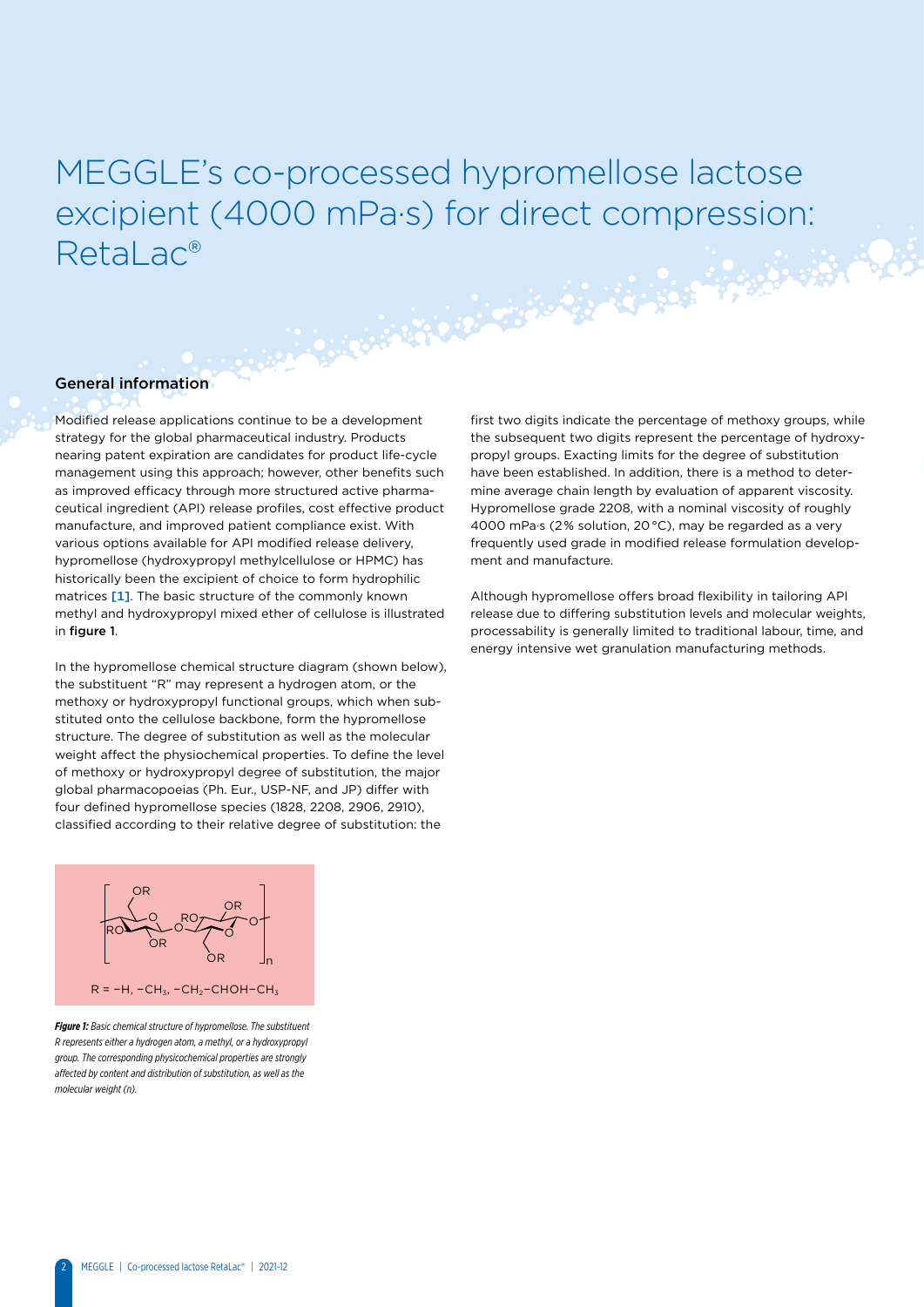Direct compression (DC) is the prominent method in the pharmaceutical industry. DC offers many benefits, including, but not limited to, enhanced chemical stability and cost containment [2]. With requirements for increased functional performance (such as improved powder flow and content uniformity) growing steadily, new excipients are needed. Given the physical characteristics that fine, fibered cellulose derivatives possess, it is not surprising that hypromellose does not satisfy every development or production need. Although hypromellose manufacturers have introduced improvements such as agglomeration, the material still exhibits insufficient performance overall. Issues such as segregation, low densities, poor powder flow, and reduced compactability limit its elegant use in DC applications.

Article 2007 - Article 2007 - Article 2007

Recently, through a proprietary agglomeration process, a co-processed composition comprising hypromellose and lactose, offering suitable alternatives to overcome these limitations, was developed. Possessing enhanced functional performance, the new excipient offers characteristics desired in formulation development and manufacture and may be of significant interest to innovator and generic pharmaceutical companies.

### Product description

RetaLac® is the first hypromellose/lactose-based, co-processed excipient specifically designed for DC and dry granulation of modified release formulations.

 $\ddot{\bullet}$ .  $\ddot{\bullet}$ .  $\ddot{\bullet}$ .  $\ddot{\bullet}$ .

While a binary composition, RetaLac® is monoparticulate in structure, having hypromellose and lactose in each particle. It is characterized by superior functional performance such as improved flow and blendability. Additionally, due to its monoparticulate structure, RetaLac® possesses both plastic and brittle fracture deformation characteristics, enhancing compactability in DC compared to traditional wet granulated and physical admixtures of the parent ingredients.

API release is controlled predominately by diffusion through the hydrophilic matrix, and is most robust in the range of pH 1.0 to 7.4. To minimize development time, API dissolution prediction as a function of tablet geometry is possible. This is aided by RetaLac®'s dramatic improvement in wettability compared to HPMC alone or in traditional wet granulations and simple admixtures.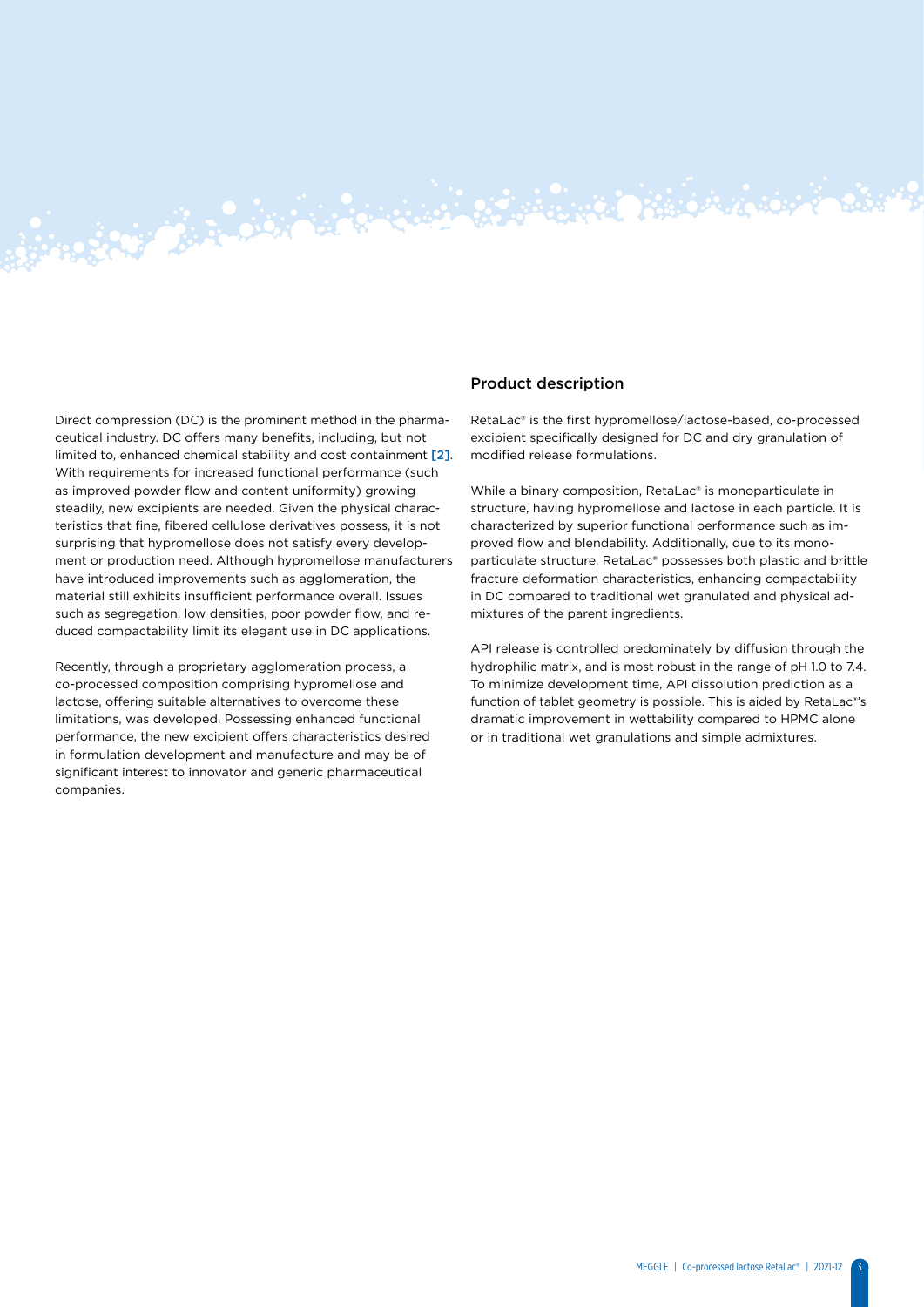### Regulatory & quality information

The raw materials used to produce RetaLac® 80, alpha-lactose monohydrate and hypromellose, comply with Ph. Eur., USP-NF, and JP monograph requirements. Since no chemical modifications result during co-processing and individual chemical identities are maintained, RetaLac® can be considered as a physical blend of alpha-lactose monohydrate and hypromellose [3].

A RetaLac® drug master file (DMF) is available during FDA (Food and Drug Administration) drug product submission review and approval. Specifications and regulatory documents can be downloaded from www.meggle-pharma.com.

Our pharma-dedicated production facility in Wasserburg, Germany is certified according to DIN ISO 9001:2015 and has implemented GMP according to the Joint IPEC-PQG (Good Manufacturing Practices Guide for Pharmaceutical Excipients) and USP-NF General Chapter <1078> GOOD MANUFACTURING PRACTICES FOR BULK PHARMACEUTICAL EXCIPIENTS. MEGGLE has been an EXCiPACT™-certified excipient manufacturer and supplier since 2014.

The Wasserburg facility demonstrates MEGGLE's complete lactose production capability range, including sieving, milling, agglomeration, spray-drying, and co-processing. Additionally MEGGLE is a member of IPEC (International Pharmaceutical Excipients Council).

MEGGLE invests considerably in the sustainability of raw material sourcing, production standards, and efficiency. We are actively engaged in environmental protection. In order to guarantee the quality of our products, our commitment and adherence to established pharmaceutical standards remains is our highest priority.

# Application

Co-processed excipients are innovative, superior products exhibiting unique functional characteristics not achieved through simple blending. The following chart provides recommended areas of application.

| Areas of application |                       |                                                                                                    |   |                                                |                              |  |  |  |
|----------------------|-----------------------|----------------------------------------------------------------------------------------------------|---|------------------------------------------------|------------------------------|--|--|--|
| Co-processed lactose |                       |                                                                                                    |   |                                                |                              |  |  |  |
|                      | <b>Capsules</b>       | Tablets (modified release application)                                                             |   | <b>Others</b>                                  |                              |  |  |  |
|                      | Capsule filling       | Direct compression Dry granulation<br>(suitable for<br>multi-layer and<br>mini tablets as<br>well) |   | Preparation of<br>aqueous HPMC<br>formulations | Extrusion,<br>spheronization |  |  |  |
| RetaLac <sup>®</sup> | ÷                     | ÷                                                                                                  | ÷ | ٠                                              | ÷                            |  |  |  |
|                      | $+$ = Highly suitable |                                                                                                    |   |                                                |                              |  |  |  |



# BENEFITS

## RetaLac®

- Direct compression of modified release formulations
- Superior processability compared to corresponding wet granulated and physical admixture of parent ingredients
- Dissolution can be quantitatively predicted as a function of tablet geometry
- Drug release from hydrophilc matrix is governed by diffusion and is very robust within a pH range of 1.0–7.4
- RetaLac®, exhibiting monoparticulate structure, provides plastic deformation behavior and brittle fracture as well, which leads to overall improved compactibility
- Dramatic improvement in wettability compared to pure hypromellose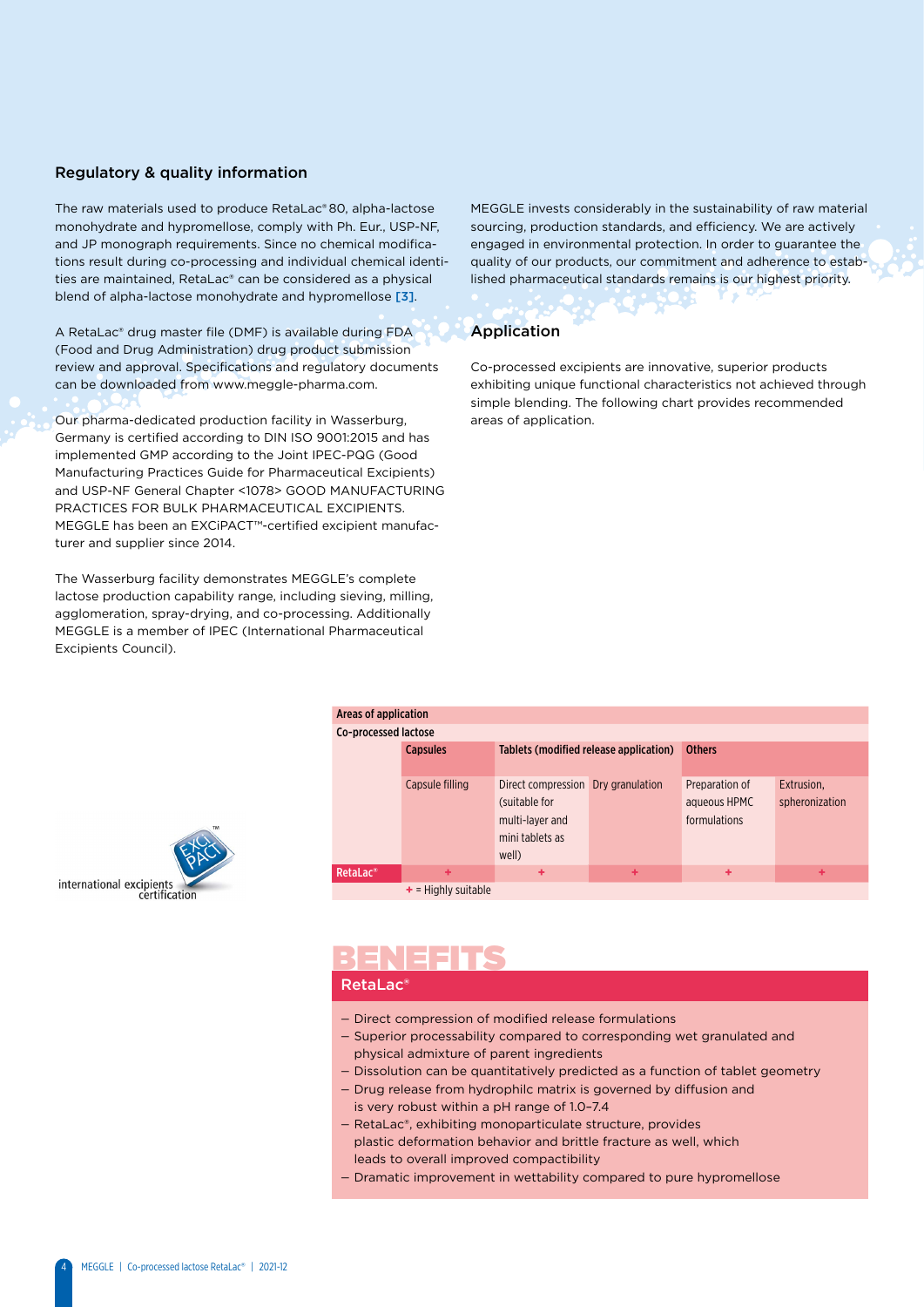### Particle size distribution (PSD)

Figure 2 shows typical laser diffraction particle size distribution analysis for RetaLac®, MEGGLE's co-processed hypromellose/ lactose excipient. Results show a typical  $x_{10}$ ,  $x_{50}$  and  $x_{90}$  of 55, 150 and 260 μm, respectively.

## Isotherms

Due to the hypromellose content, RetaLac® shows a tendency to absorb moisture at elevated relative humidity, as shown by dynamic vapor sorption (figure 3). Interrestingly, the equivalent physical admixture maintains a largely similar behaviour to RetaLac® (not shown).



*Figure 2: Typical cumulative PSD and distribution density of MEGGLE's co-processed excipient, RetaLac*®*, with a typical x10, x50 and x90 of 55, 150 and 260 µm, respectively. Analyzed by Sympatec*®*/ Helos & Rodos particle size analyzer.* 



*Figure 3: Water-absorption-desorption isotherm (20 °C) of RetaLac*®*. Water-uptake is mainly driven by hypromellose and proportional to the moisture of the surrounding atmosphere. Co-processed RetaLac*® *and its corresponding physical admixture show a similar behavior. Analysis performed by SPSx-1µ moisture sorption test system.* 

### Batch-to-batch consistency

Batch-to-batch consistency for all lactose products can be attributed to MEGGLE's long history and experience in lactose manufacture, and broad technical expertise. Constant in-process and final product testing ensures consistency and quality.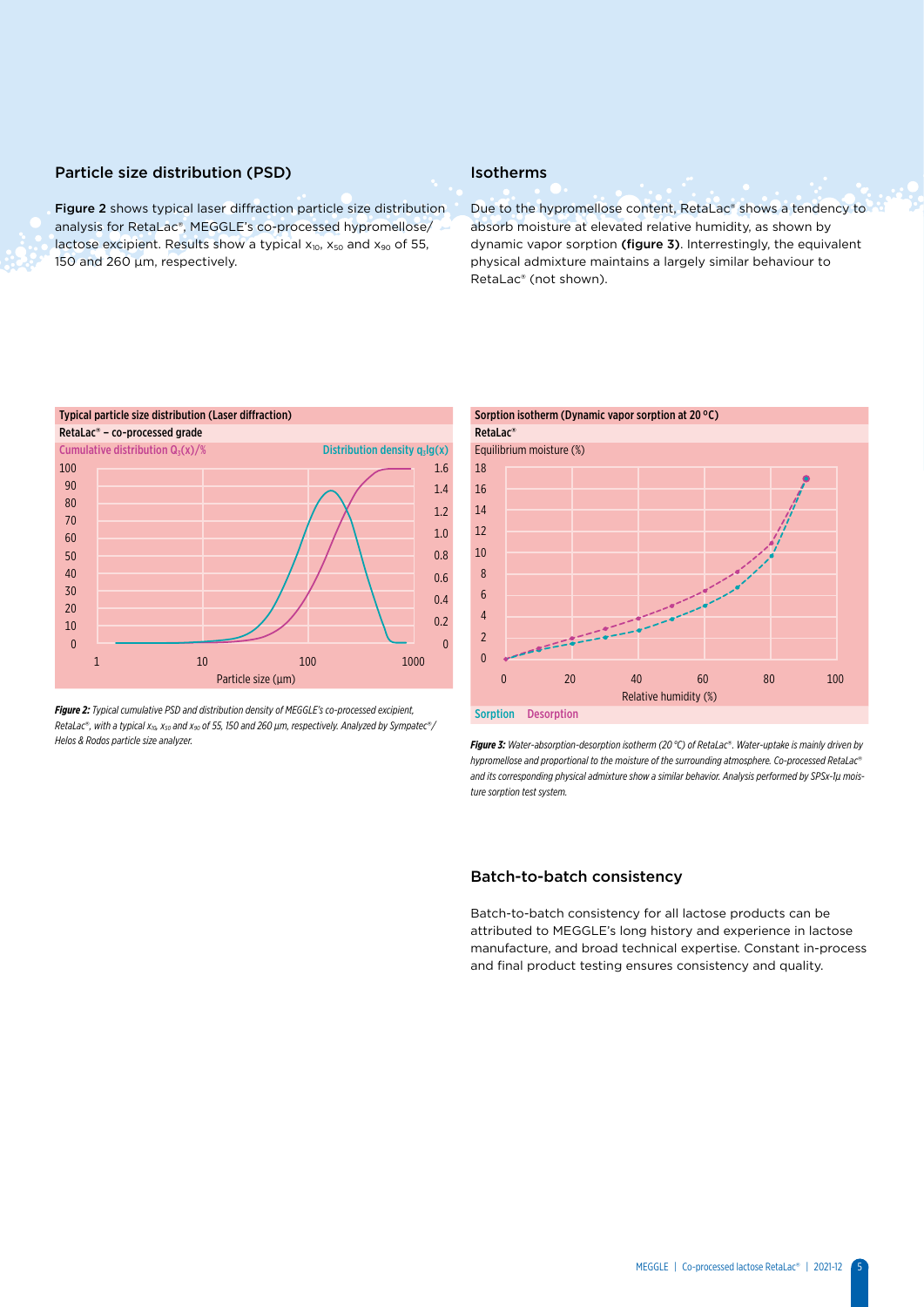## Scanning electron micrograph (SEM)

MEGGLE's co-processed excipient, RetaLac®, appears as a white, or almost white, odorless powder, which is freely flowing and partially soluble in cold water. It comprises equal parts of hypromellose (type 2208, a.k.a. K-type) with a nominal viscosity of 4000 mPa·s, together with a milled alpha-lactose monohydrate grade, both of compendial quality. A specialized spray-agglomeration process generates textured, highly structured particles, binary in composition, and monoparticulate in nature with  $x_{50}$ in the range of many directly compressable excipients, 100 µm to 200 µm.

SEM image of RetaLac® demonstrates agglomeration of crystalline alpha-lactose monohydrate and fibrous hypromellose into porous, spheroidal particles, desired for formulation development and manufacture. The individual components, lactose and hypromellose, cannot be separated by physical means. Flow and compaction properties of co-processed RetaLac® outperform the simple physical admixture.



ARTHUR COMPANY AND THE REAL PROPERTY

*Figure 4: SEM image of RetaLac*® *particles exhibits morphological properties desired for formulation development and manufacture. Hypromellose is agglomerated with crystalline alpha-lactose monohydrate resulting into a porous, spheroidal particle having excellent flow and compaction properties, Zeiss Ultra 55 FESEM (U = 5 kV; Au/Pd sputtered).*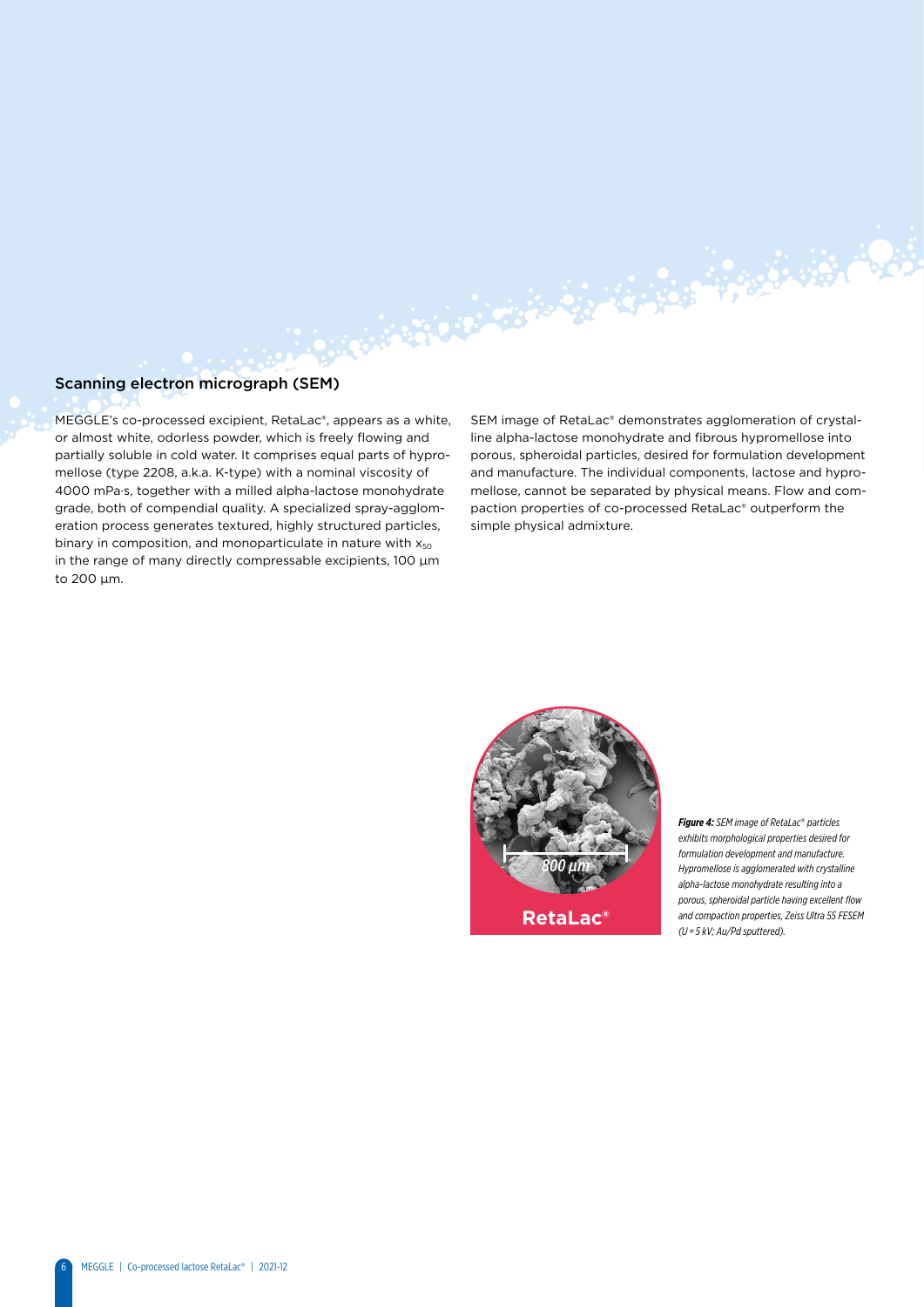### Functional related characteristics

### **Powder flow**

Flow is an important consideration in many preparations as it may impact critical formulation attributes like tablet weight uniformity as well as tablet production rates. Various methods are commonly used for quantification: angle of repose, density derived factors, volume or/and mass flow, or flowability index using a FlowRatex® [4]. For data see figures 5 and 6.

RANT BARCON STRAIGHT



*Figure 5: Volume flow rate (ml/s) as a function of aperture size (mm diameter) for MEGGLE's co-processed RetaLac*® *analyzed by a FlowRatex*®*.*

### **Specific surface**

While RetaLac® exhibits a rough, highly textured structure, it exhibits a relatively low BET surface value (figure 6). Co-processing the parent ingredients reduces specific surface values in comparison to the corresponding physical admixture within a factor of  $0.5$ 

### Flowability Co-processed lactose Angle of repose (°) Density bulk Density (g/l) tapped (g/l) ratio Hausner Carr's index (%) BET surface  $(m<sup>2</sup>/g)$ RetaLac® 36 340 460 1.35 26.09 0.27

*Figure 6: Typical powder functional values for co-processed RetaLac*®*. All methods were performed according to compendial standards. BET surface area and pore volume measurements were performed by an instrumented Quantachrome*  Autosorb®-3 (adsorbent Kr<sub>2</sub>, outgas time and temperature: 7 hrs at 50 °C, in vacuo).

7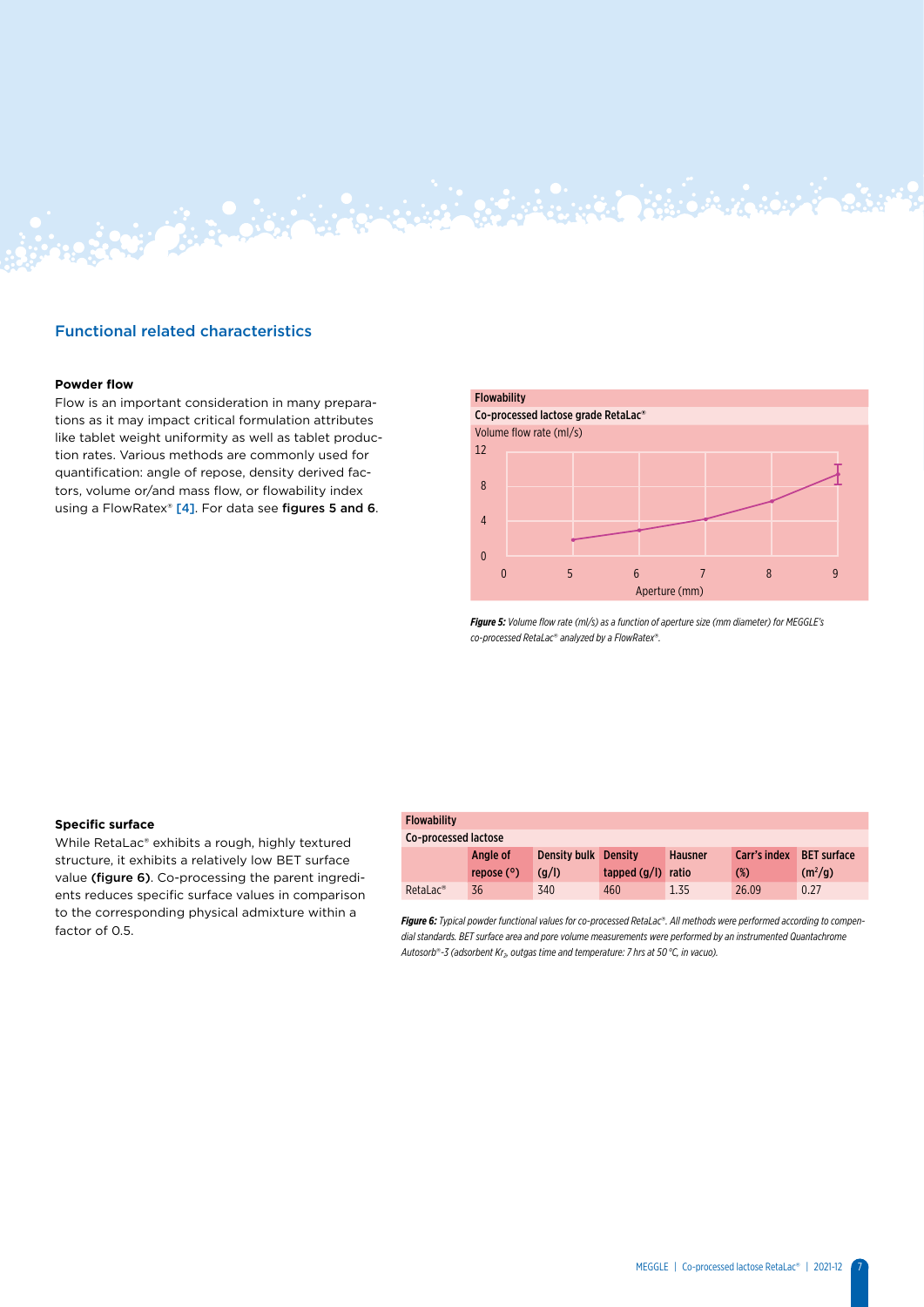### **Drug release kinetics**

The overall drug release mechanism of hypromellose-based pharmaceutical formulations strongly depends on composition, API solubility, excipient(s) and polymer(s) used, as well as tablet geometry [5]. Release profiles of three model APIs having different solubilities were evaluated at varying initial drug loads (0–60 % theophylline, paracetamol and diprophylline) upon dissolution testing in two media, 0.1 M HCl and a phosphate buffer system (figure 7). Impact of initial drug content on absolute drug release is shown for theophylline. A monotonic increase of absolute amounts of drug is observed, independent of the dissolution medium (figure 8a).

| <b>Composition</b>            |      |      |      |      |       |       |       |
|-------------------------------|------|------|------|------|-------|-------|-------|
| Drug release kinetics         |      |      |      |      |       |       |       |
| Drug content (%)              | 5    | 10   | 20   | 30   | $40*$ | $50*$ | $60*$ |
| Druq(q)                       | 5.0  | 10.0 | 20.0 | 30.0 | 40.0  | 50.0  | 60.0  |
| $Retalac^{\circledast}$ (q)   | 94.5 | 89.5 | 79.5 | 69.5 | 58.5  | 48.5  | 38.5  |
| Mg stearate (g)               | 0.5  | 0.5  | 0.5  | 0.5  | 0.5   | 0.5   | 0.5   |
| * Addition of 1% fumed silica |      |      |      |      |       |       |       |

AND OF THE PARTY OF THE PARTY

*Figure 7: Composition of investigated systems comprised of MEGGLE's co-processed lactose excipient RetaLac*® *and the following drugs: theophylline, paracetamol and diprophylline. Tablet preparation (single-station tablet press Korsch; Berlin, using flat-faced punches) was performed by DC at comparable hardness (60–70 N), constant diameter (11.3 mm) and tablet height (2.4 mm). Drug release was analyzed using USP 35 dissolution apparatus (paddle method, 80 rpm, 37 °C; Sotax*®*, Basel, Switzerland) in 900 ml 0.1 M HCl or phosphate buffer, pH 7.4. All experiments were conducted in triplicate.* 



**Figure 8a:** Effects of the initial theophylline content (as indicated in the diagrams) on the **absolute** drug release from RetaLac®-based tablets *upon exposure to buffer systems 0.1 M HCl and phosphate buffer, pH 7.4 (Initial tablet height 2.4 mm and diameter 11.3 mm).*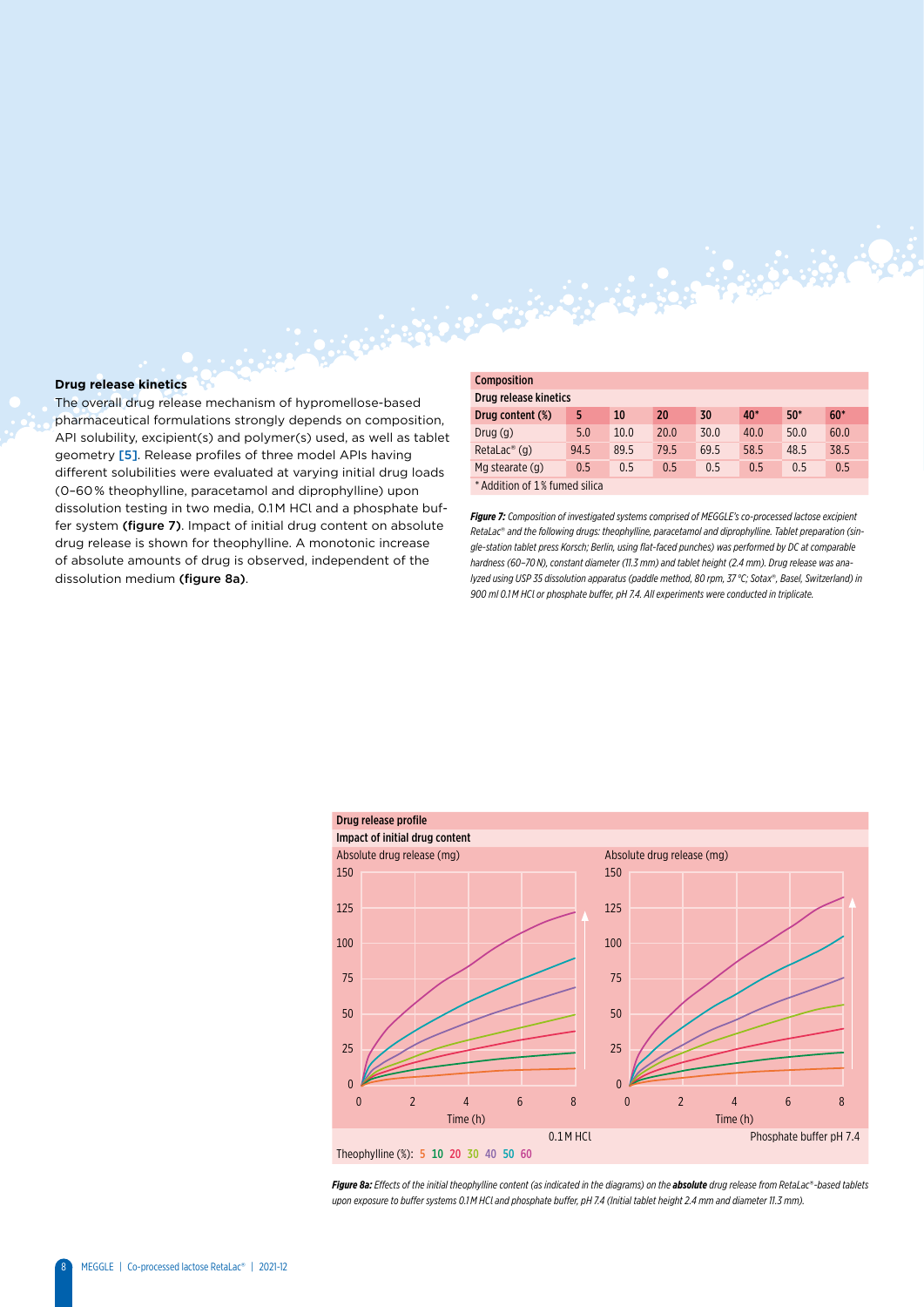

Resignation of the Company of the Company of the Company of the Company of the Company of the Company of the Company of

*Figure 8b: Effects of the initial theophylline content on the relative drug release from RetaLac*®*-based tablets upon exposure to buffer system 0.1 M HCl and phosphate buffer, pH 7.4 (Initial tablet height 2.4 mm and diameter 11.3 mm).*

However, the impact of the initial drug content on relative drug release provides an insight into phenomena during drug dissolution. Relative drug release decreases first and starts to increase again at drug loads of greater than 40 % theophylline. A possible explanation for this observed decrease could be that for poorly water-soluble drugs, the amount within the tablet could exceed the amount of dissolved drug, thus not being available for diffusion. On the contrary, at higher drug loads (> 40 % theophylline) porosity of the matrix increases, leading to increased absolute drug transfers (figure 8b).

This effect is significantly less pronounced for paracetamol and diprophylline. A representative overview of absolute and relative release kinetics at various initial drug contents is depicted in figures 9a and 9b.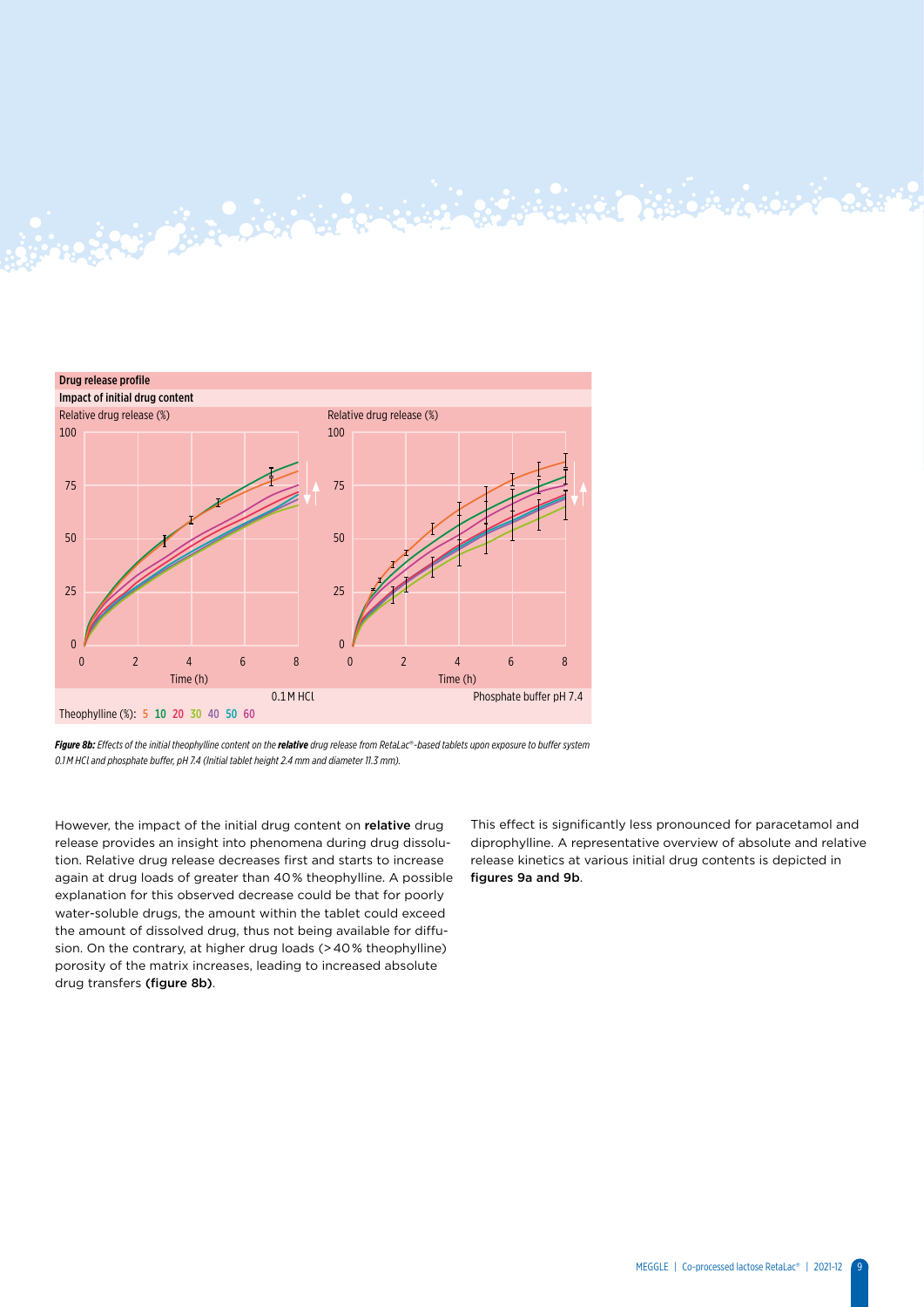### Summary **absolute** release kinetics from RetaLac®-based tablets Impact of initial drug content













Figure 9a: Effects of the type of drug (theophylline, paracetamol and diprophylline) on the absolute release kinetics from RetaLac®-based tablets with different initial drug content upon exposure to 0.1 M HCl buffer *system, pH 7.4 (Initial tablet height: 2.4 mm and diameter 11.3 mm). In not all cases error bars are visible.*

Since the introduction of modified release formulations, sustainable attempts have been made to theoretically predict drug release profiles [6]. The basic intent is to support rational development and minimize excessive experimentation in practical formulation development efforts, and thus help reduce cost. For RetaLac®-based tablets, various approaches of varying complexity have been applied: (i) Fick's second law of diffusion of a cylindrical device was used as a predictive model, assuming uniform drug distribution, radial and axial mass transport and perfect sink conditions. (ii) A complex numerical analysis taking additionally limited drug solubility into account, and (iii) an overly simplified early-time approximation. There was a positive correlation of theory and experimental data in all cases, allowing significant simplifications in predicting drug release design of

RetaLac®, exclusively [7, 8]. For the first time, a very simple approximation may be used for quantitative prediction of design of hypromellose/lactose tablets on the release of drugs exhibiting very different water solubility. The reason for this unexpected short cut may lie in the dramatic increase of wettability of hypromellose due to co-processing with lactose. High water content (primordial for drug mobility) is achieved within a relatively short period of time and remains "about constant," independent of drug load. This may be reflected in constant diffusivities. From a practical point of view, very simple equations may be used for product optimization and reduction in development time (figure 10).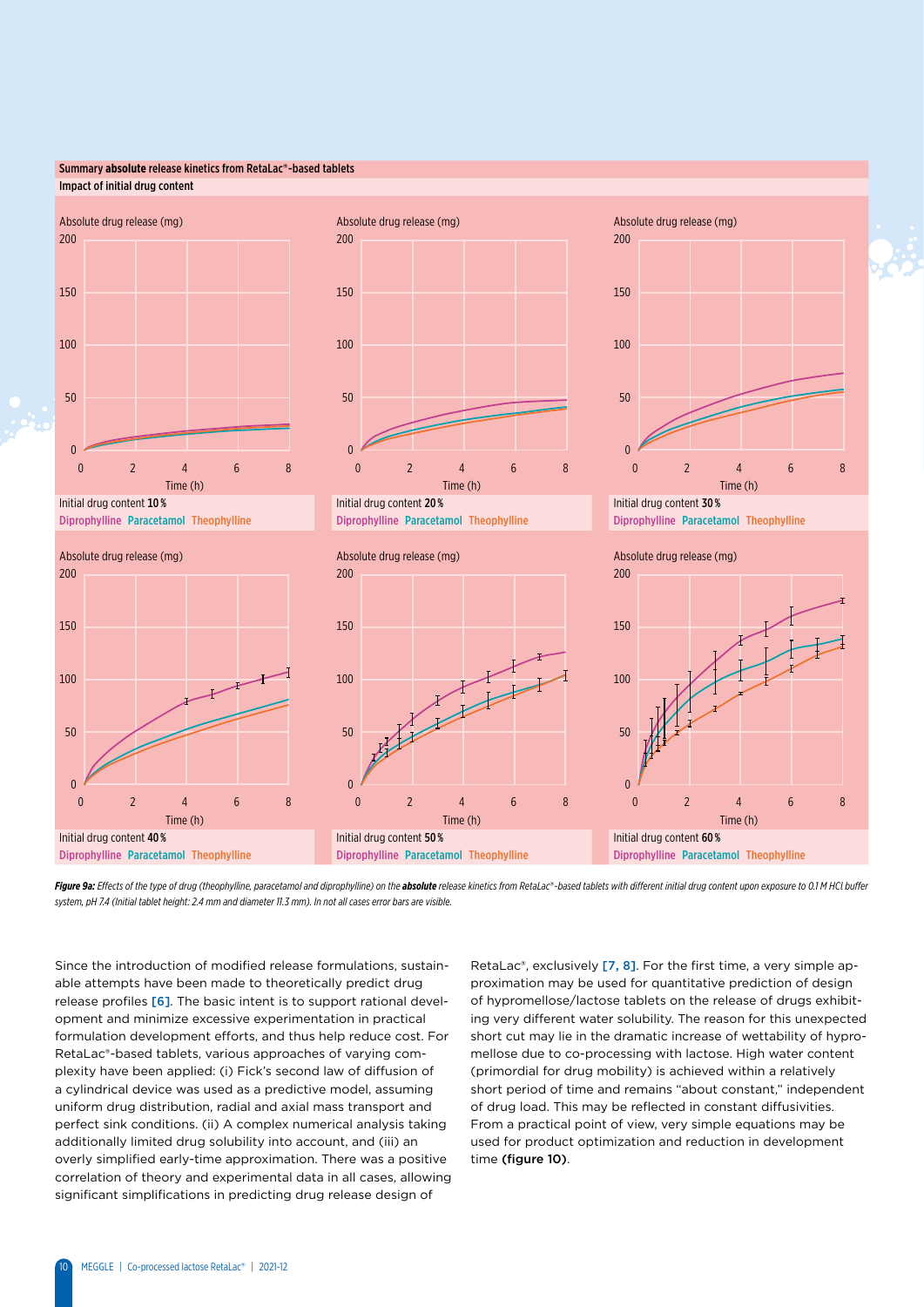### Summary **relative** release kinetics from RetaLac®-based tablets Impact of initial drug content



Diprophylline Paracetamol Theophylline Diprophylline Paracetamol Theophylline Diprophylline Paracetamol Theophylline











Figure 9b: Effects of the type of drug (theophylline, paracetamol and diprophylline) on the relative release kinetics from RetaLac®-based tablets with different initial drug content upon exposure to 0.1 M HCl buffer *system, pH 7.4 (Initial tablet height: 2.4 mm and diameter 11.3 mm). In not all cases error bars are visible.*



*Figure 10: A simple approximation may be used to predict drug release of RetaLac*®*-based formulations assuming cylindrical devices,*  where M<sub>t</sub> stands for absolute cumulative amounts of drug released *at time t and M*∞ *for absolute cumulative amounts of drug released at infinity. D denotes the diffusivity and R stands for the radius of the cylindrical tablet. Only radial diffusion is considered [7, 8].*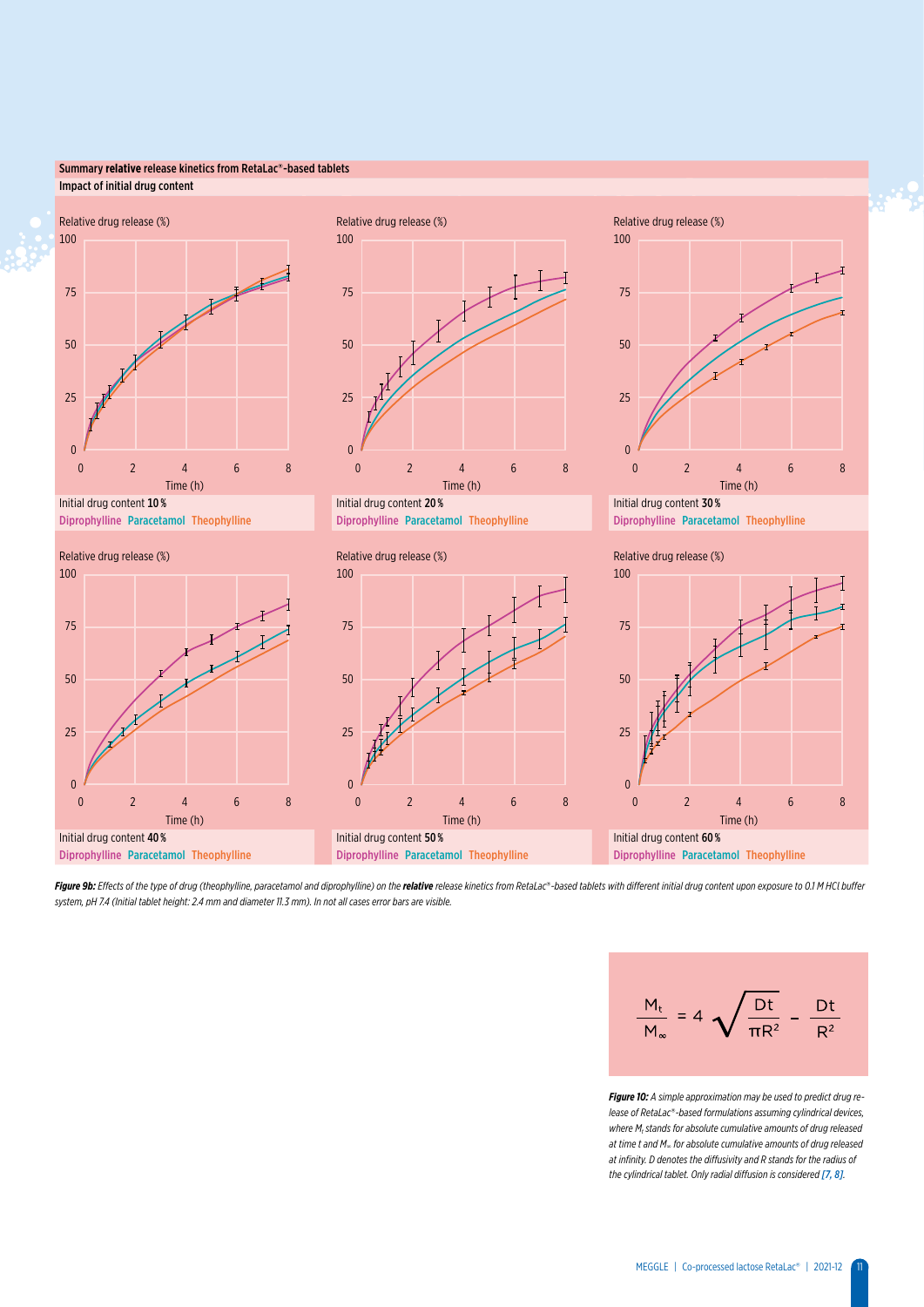### **Compendial requirements**

RetaLac® has been designed to enable DC of hypromellose-based matrix formulations. However, various pharmacopoeias make specific demands on basic tablet properties, such as drug content uniformity, mass uniformity, or friability.

RetaLac®-based formulations easily fulfill the criteria of Ph. Eur. with regard to drug content and tablet mass, independent from drug load. According to method of analysis "uniformity of content of singledose preparations (2.9.6.)", individual drug contents of ten tablets with an overall weight > 250 mg should be between 85 % and 115 % of the average content.

Results for RetaLac®-based formulations with different initial theophylline loads are shown in figure 11 and had been found in full conformity to compendial requirements. None of the samples showed an individual content outside of the 85–115 % requirement, while relative standard deviation (RSD) did not exceed 6.54 %.

Likewise, the test on "uniformity of mass of singledose preparations" had been determined according to Ph. Eur. (2.9.5.) and should not exceed ± 5 % of the mean tablet mass. The results of initial drug loads between 10 % and 60 % theophylline content indicated conformity and no single drug load exceeded a RSD of 3 % (not shown).

Finally, friability of tablets should not exceed 1 %. A gravimetric test showed maximum values not exceeding 0.5 % at maximum drug load of 60 % theophylline.

|                                    | <b>Compendial requirements</b>                    |         |              |       |              |        |              |  |  |
|------------------------------------|---------------------------------------------------|---------|--------------|-------|--------------|--------|--------------|--|--|
|                                    | Uniformity of content of single-dose preparations |         |              |       |              |        |              |  |  |
| of hypro-                          | Initial drug loading (%)                          | 10      | 20           | 30    | 40           | 50     | 60           |  |  |
| er, various<br>n basic<br>formity, | Tablet Drug content (mg)                          |         |              |       |              |        |              |  |  |
|                                    | #1                                                | 27.00   | 55.96        | 86.52 | 109.97       | 147.74 | 176.97       |  |  |
|                                    | # $2$                                             | 27.73   | 55.05        | 86.86 | 110.17       | 147.67 | 171.89       |  |  |
| he criteria                        | #3                                                | 27.17   | 55.41        | 86.66 | 110.07       | 149.72 | 176.60       |  |  |
| I tablet                           | # $4$                                             | 30.21   | 54.95        | 74.55 | 100.41       | 128.55 | 162.58       |  |  |
| ling to                            | #5                                                | 30.04   | 53.77        | 72.61 | 107.31       | 127.2  | 165.43       |  |  |
| of single-                         | #6                                                | 29.27   | 54.29        | 82.23 | 100.37       | 138.48 | 160.98       |  |  |
| contents                           | #7                                                | 28.18   | 52.83        | 88.46 | 117.17       | 149.25 | 179.65       |  |  |
| mg should                          | #8                                                | 26.66   | 54.52        | 79.68 | 111.09       | 147.06 | 165.29       |  |  |
| content.                           | #9                                                | 27.34   | 57.73        | 79.01 | 118.69       | 142.83 | 172.55       |  |  |
|                                    | #10                                               | 28.52   | 57.90        | 77.32 | 118.35       | 147.56 | 169.85       |  |  |
| ith differ-                        | mean                                              | 28.21   | 55.24        | 81.39 | 110.36       | 142.61 | 170.18       |  |  |
| igure 11                           | sd                                                | 1.20    | 1.53         | 5.33  | 6.23         | 8.02   | 6.12         |  |  |
| ompendial                          | <b>RSD (%)</b>                                    | 4.25    | 2.76         | 6.54  | 5.64         | 5.62   | 3.59         |  |  |
| d an indi-                         | min                                               | 26.66   | 52.83        | 72.61 | 100.37       | 127.20 | 160.98       |  |  |
| irement,                           | max                                               | 30.21   | 57.90        | 88.46 | 118.69       | 149.72 | 179.65       |  |  |
| l not                              | 85% mean                                          | 23.98   | 46.95        | 69.18 | 93.81        | 121.22 | 144.65       |  |  |
|                                    | 115 % mean                                        | 31.05   | 63.53        | 93.60 | 126.91       | 164.00 | 195.71       |  |  |
| f single-                          | number of tablets<br>not conform                  | 0.00    | 0.00         | 0.00  | 0.00         | 0.00   | 0.00         |  |  |
| <b>ccording</b>                    |                                                   |         | $\downarrow$ |       | $\downarrow$ |        | $\downarrow$ |  |  |
| $EQ$ of the                        |                                                   | conform |              |       |              |        |              |  |  |

*Figure 11: Individual results of the test "uniformity of content of single-dose preparations, Ph. Eur. (2.9.6.)". None of the samples with initial drug load between 10 % and 60 % theophylline showed an individual value outside the 85–115 % drug content uniformity requirement. RSD did not exceed 6.54 %.*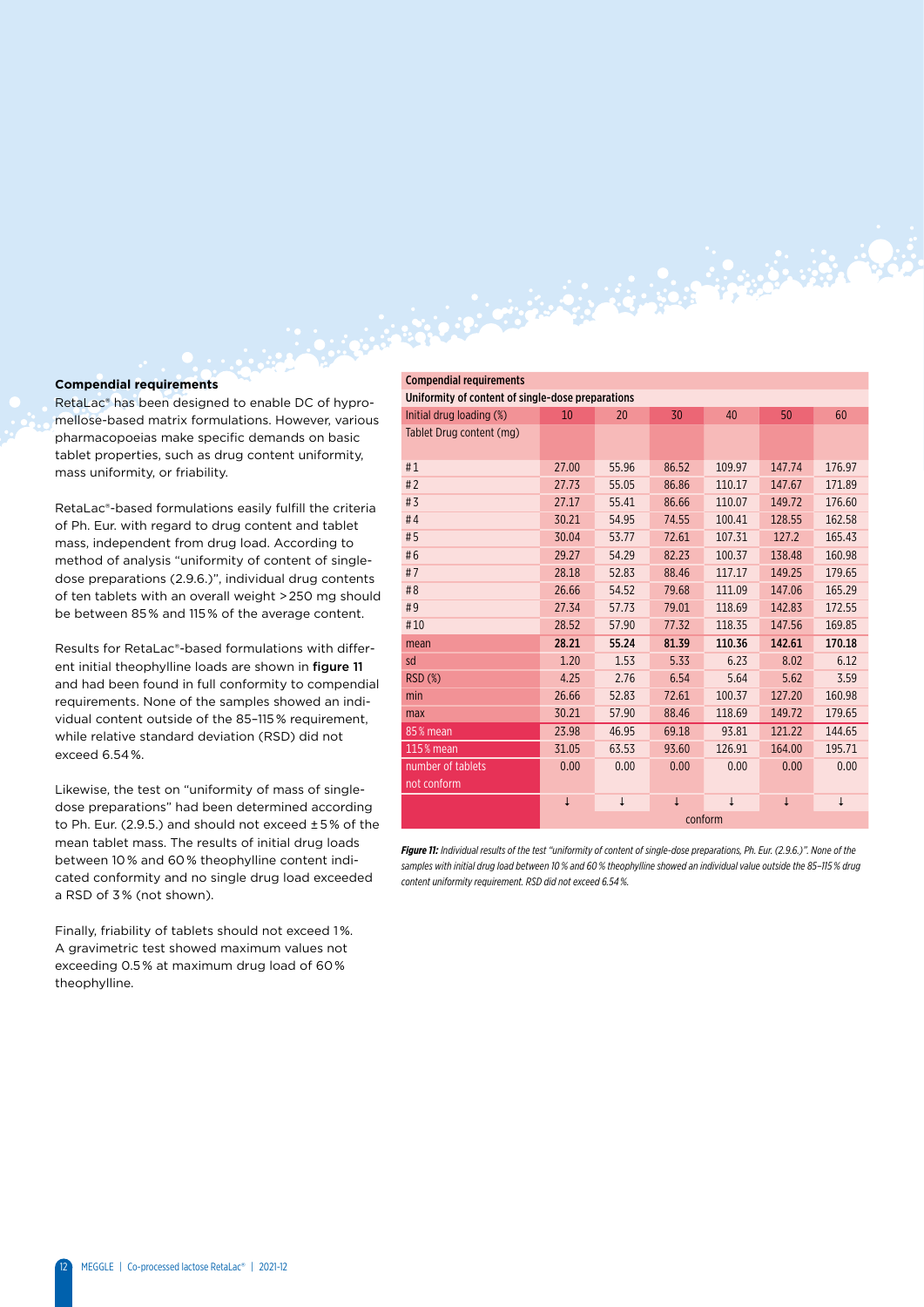

**BARBARA BERBERGERAK** 

*Figure 12: Effect of preparation method on the propanalol HCl powder/granules flow time. The wet granulated form (only possible up to 10 % drug load) demonstrated slowest flow times, followed by the physical admixture and RetaLac*®*. Flow time was measured using a standardized funnel.*



**Figure 13:** Effect of preparation method on the V<sub>10</sub> - V<sub>500</sub> volume difference of the powder/granules. *Compressability was measured with a tap volumeter. The apparent volumes were recorded after 10 and 500 taps (V10 – V500). RetaLac*®*-based powder blends showed lowest V10 – V500 values.*

### **Processability**

Excipients produced via co-processing are supposed to show better functionality compared to the physical mixture with the same components. This could be shown for RetaLac®. In a model formulation employing Propranolol HCl as active pharmaceutical ingredient, RetaLac® was compared against a physical blend of a special, agglomerate hypromellose and agglomerated lactose and against a formulation prepared via traditional wet granulation using ethanol.

RetaLac® shows superior performance to physical admixture and wet granulated formulation. Co-processed excipients should exhibit superior performance in comparison to the corresponding physical admixture. In a model formulation containing propranolol HCl, RetaLac® was compared to a physical admixture comprised of a special, agglomerated DC-grade of hypromellose and a traditional ethanol-based wet granulation process. As powder flow is a primary function in DC, flow time was evaluated using a standardized funnel at various initial drug loadings. RetaLac®-based blends show the shortest flow times, followed by blends comprising a physical admixture. Interestingly, it was not possible to supply wet-granulated preparations of drug loads higher than 10 % due to coarse granules exhibiting high weight and hardness variation. Flow time of RetaLac®-based blends was not affected by increasing drug loads (figure 12).

To evaluate the impact of compactability and/or segregation on bulk pharmaceutical powder blends, a tap volumeter is often used. Powder blend volumes are measured after 10 and 500 taps ( $V_{10}$  and  $V_{500}$ ), respectively. A low  $V_{10}$  -  $V_{500}$  value may indicate less fluctuation in die filling and thus, more uniform tablet weight and hardness. Difference in volume is recommended to be below 20 ml. Physical admixture comprising hypromellose and lactose and the wet granulated form clearly outvalue RetaLac® in its  $V_{10}$  -  $V_{500}$  magnitudes, independent of the initial drug load. Granules from wet granulation were found in between, showing slightly higher results than RetaLac® (figure 13).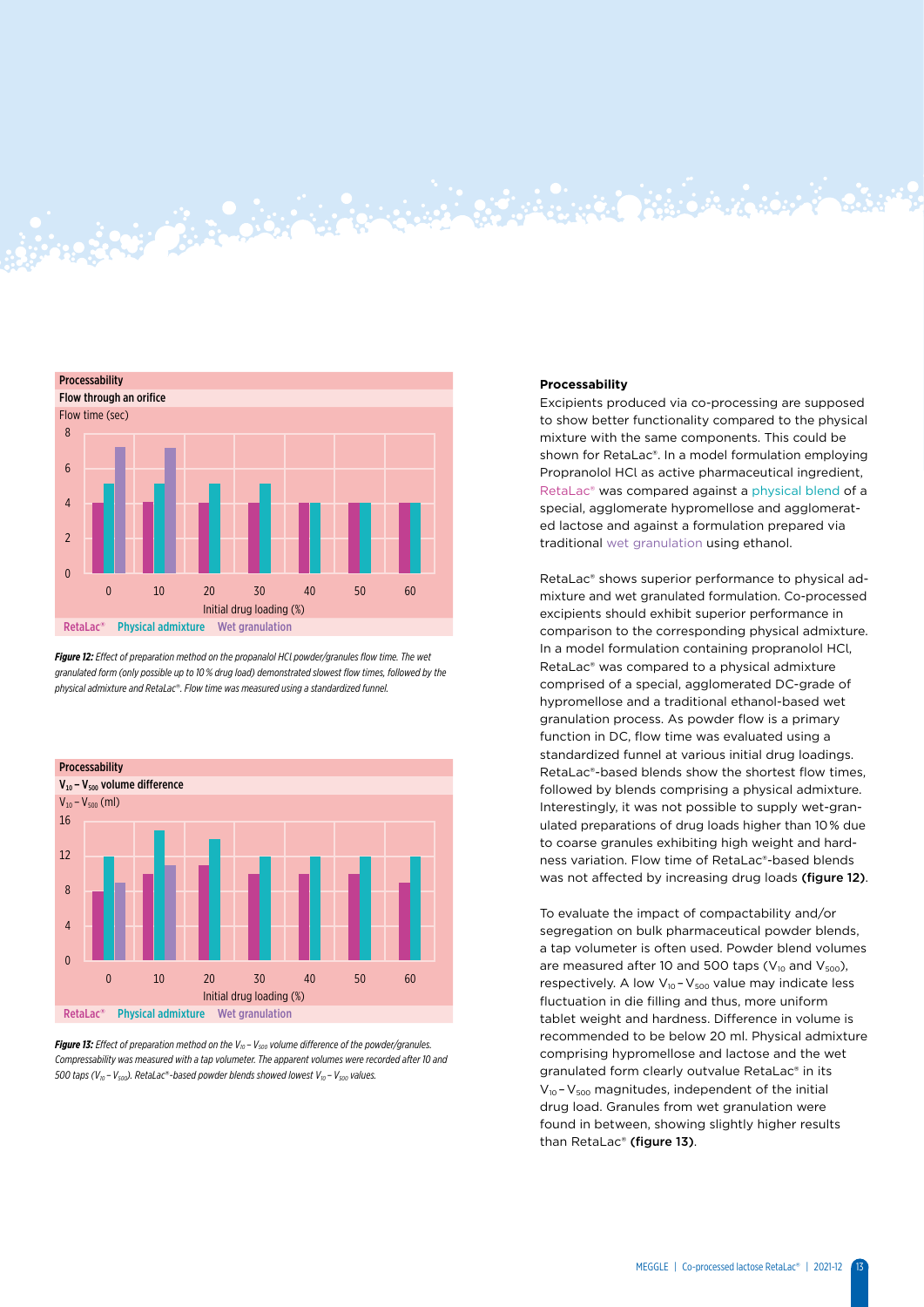



To ensure proper and predictable powder compaction, maximum compression forces, as measured by upper and lower punch, as well as residual and ejection force, are routinely monitored. In general, constant forces, within certain limits are preferred during production operations [9]. If a formulation containing 10 % propranolol HCl is prepared by three different methods (RetaLac®-based, physical admixture and wet granulation) resulting powder blends show diverging performance on the tablet press. For RetaLac® and physical admixture, compaction forces are significantly lower compared to wet granulation. Wet granulation and physical admixture show an excessive fluctuation over time. However, co-processed RetaLac® performs consistently (figure 14).

Irrespective of the method of preparation and drug load, all tablets exhibited friability values below 1%. All tablets produced at 10 % initial drug load exhibited similar results. Beyond 10 % drug loading, RetaLac® exhibits superior performance compared to the physical admixture (figure 15).



Upper punch Lower punch Max. residual force (N) Max. ejection force (N)

*Figure 14: Maximum compression force measured by upper (purple), lower (mint green) punch and maximum residual (violet) and ejection (grass green) forces for tablets containing 10 % propranolol HCl prepared by three different methods. RetaLac*®*-based tablets and physical admixture showed overall lowest values in force measurement compared to the wet granulated form. However, co-processed RetaLac*® *performs most consistently. Cylindrical tablets were prepared by a single-punch tablet press (Korsch EK 0; Berlin) using flat-faced punches.* 



*Figure 15: Effect of preparation method on the friability of tablets based on lactose, hypromellose and propranolol HCl at different initial drug loading.*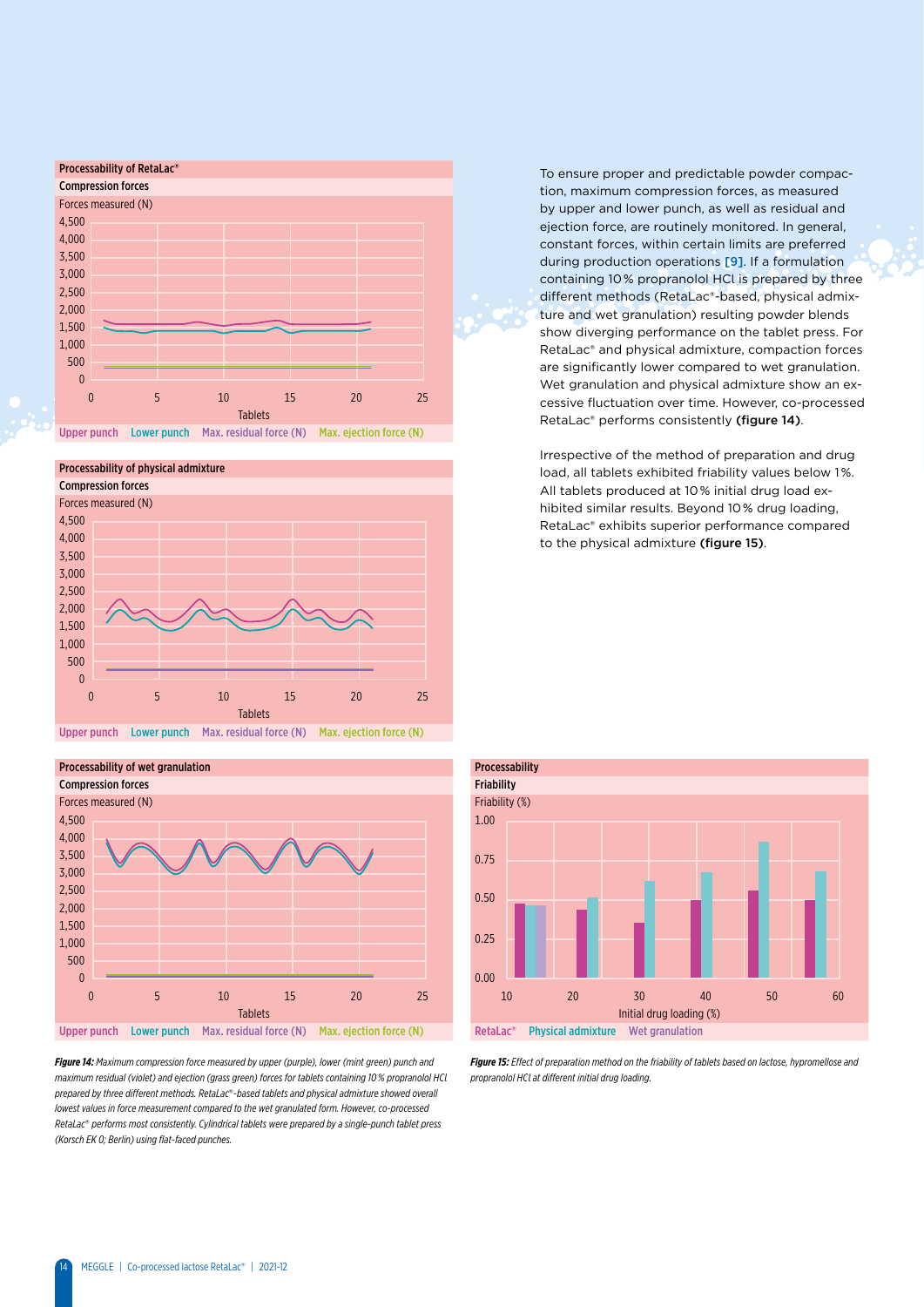### **Example formulation**

**Vitamin C in a sustained release formulation**

With RetaLac®, it is possible to achieve a simplified sustained release of Vitamin C in excess of 80 % after 8 hours using DC. Flow and density of the powder appeared very good. Compaction force of 200 MPa resulted in a tablet hardness of approximately 100 N with a corresponding friability of 0.5 %. Compaction was performed on an eccentric tablet press using round, flat punches with 11.3 mm in diameter (figures 16 and 17).

| <b>Example formulation</b> |        |       |  |  |  |
|----------------------------|--------|-------|--|--|--|
| Composition                |        |       |  |  |  |
| <b>Content</b>             | $(\%)$ | (mq)  |  |  |  |
| Ascorbic acid 97%          | 51.54  | 257.7 |  |  |  |
| $RetaLac^*$                | 47.96  | 239.8 |  |  |  |
| Mg stearate                | 0.50   | 2.5   |  |  |  |
| Total                      | 100    | 500   |  |  |  |

*Figure 16: Composition of an example application comprising MEGGLE's co-processed hypromellose and lactose excipient RetaLac*® *and Vitamin C. Tablet preparation was performed by DC (singlepunch press Korsch EK 0; Berlin, using flat-faced punches with a diameter of 11.3 mm).*



*Figure 17: Relative drug release of Vitamin C from a RetaLac*®*-based tablet in aqueous medium according to the monograph "Ascorbic acid tablets" (USP-NF). Tablet preparation was performed by DC, all trials were performed sixfold.* 

### **Packaging and shelf life**

Packaging material complies with Regulation (EC) No. 1935/2004 and 21 CFR 174, 175, 176, 177 and 178. Stability tests have been performed according to ICH guidelines and an ongoing stability program is implemented. Figure 18 provides an overview about packaging size and material, and product shelf life.

### Packaging and shelf life

| RetaLac <sup>®</sup>   |             |                                      |                   |
|------------------------|-------------|--------------------------------------|-------------------|
|                        | <b>Size</b> | <b>Material</b>                      | <b>Shelf life</b> |
| $Retalac$ <sup>®</sup> | 12 ka       | Plastic drum with PE-EVOH-PE inliner | 24 Months         |

*Figure 18: Packaging and shelf life of MEGGLE's RetaLac*®*.*